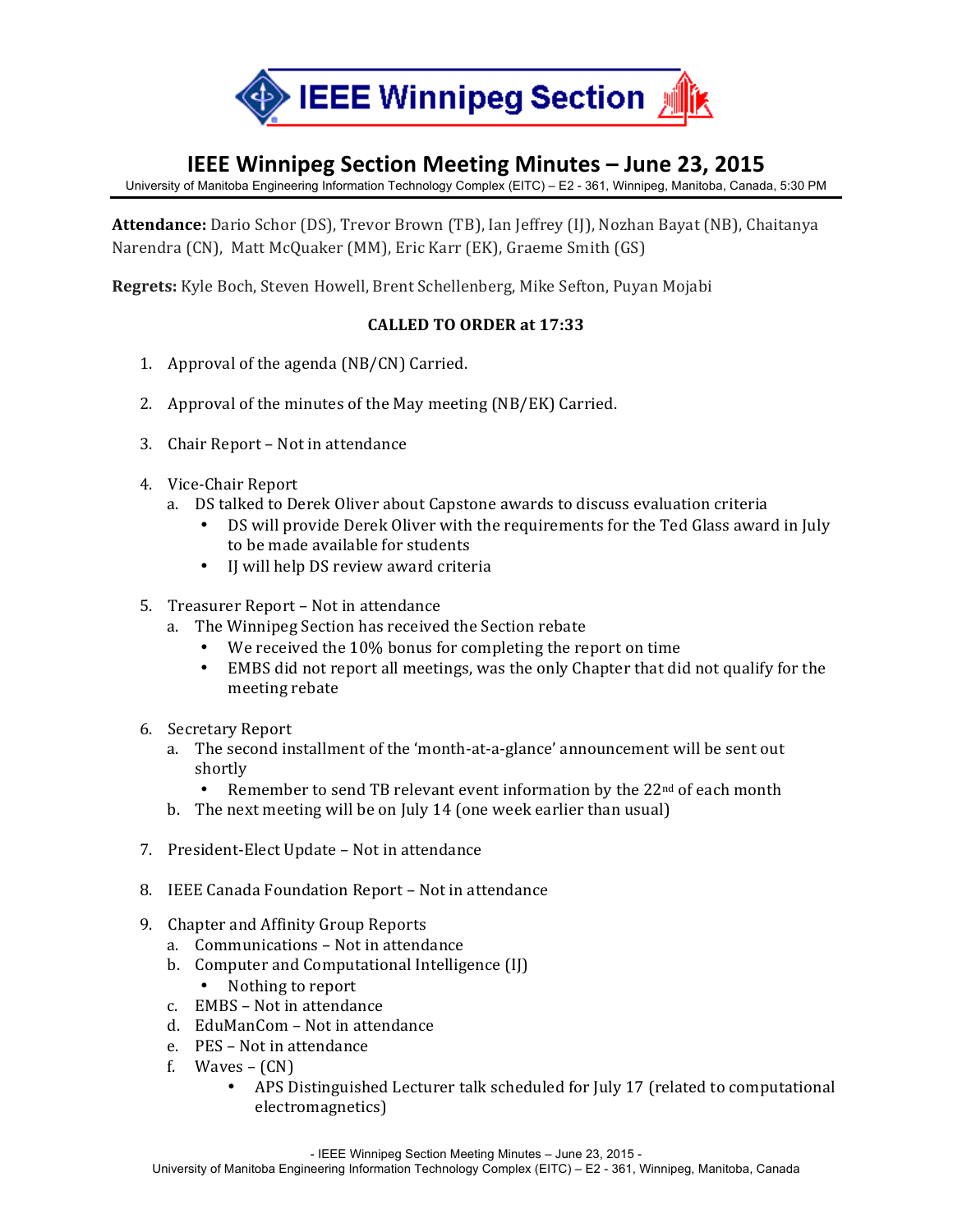- g. RobConIM Not in attendance
- h. GRSS-AES (DS)
	- Nothing new to report
- i.  $YP(MM)$ 
	- Annual BBQ is on July  $7<sup>th</sup>$
	- Python-based microcontroller board workshop is planned for early August
	- A trial run of a "design challenge" is planned for later this summer
		- i. Small groups will design small radio/Wi-Fi controlled boats
		- ii. Initially the event will be invitation-only, but would ideally become an annual event
		- iii. I suggests that Ahmad Byagowi would like to be involved, also look into sponsorship for parts
		- iv. The event will be funded in part by a registration fee
		- v. IJ suggests that students would be motivated to be involved if some type of "lab credit" was offered
- j. Life Members Not in attendance
- k. WIE Not in attendance
- l. TISP Not in attendance
- m. Newsletter Not in attendance

## 10. Reports from student branch chairs

- a. University of Manitoba (EK)
	- Working on reporting the newly elected officers, waiting for approval
	- Will apply for a free "Google Apps for Business" account
	- Starting a new domain, with e-mail accounts that can be passed down
	- Working to ensure that events are included in the upcoming "Engenda"
	- Sending in follow-up report to ICF for the received grant
	- The reworked constitution should be finalized by the end of July
	- Received funding from UMES and the Endowment Fund
	- DS: UMIEEE can apply for UMSU funding
	- IJ will inquire about IEEE activity at the University of Winnipeg
- b. Lakehead University Not in attendance
- c. Assiniboine College Not in attendance
- d. Red River College Not in attendance
- 11. New business
	- a. Section-wide event theme discussion
		- DS inquired about a few possible speakers
			- i. Historian for the Canadian Space Agency, based in Ontario (not an IEEE member so we would have to cover his expenses)
			- ii.  $D<sub>L</sub>$  who gave a talk on "How not to build a terminator" is not available
			- iii. Dr. Andy Singer from the Signal Processing Society can give a talk on technology and business/entrepreneurial topics
				- a. We don't have a SP chapter, so to get funding we would need to partner with a nearby chapter
				- b. DS will inquire about Minneapolis, Calgary, and Edmonton chapters
		- We could join this event with the AGM to increase member turnout, but this would increase the AGM cost significantly since we provide dinner
		- If we pick a generic topic then we could possibly include groups other than IEEE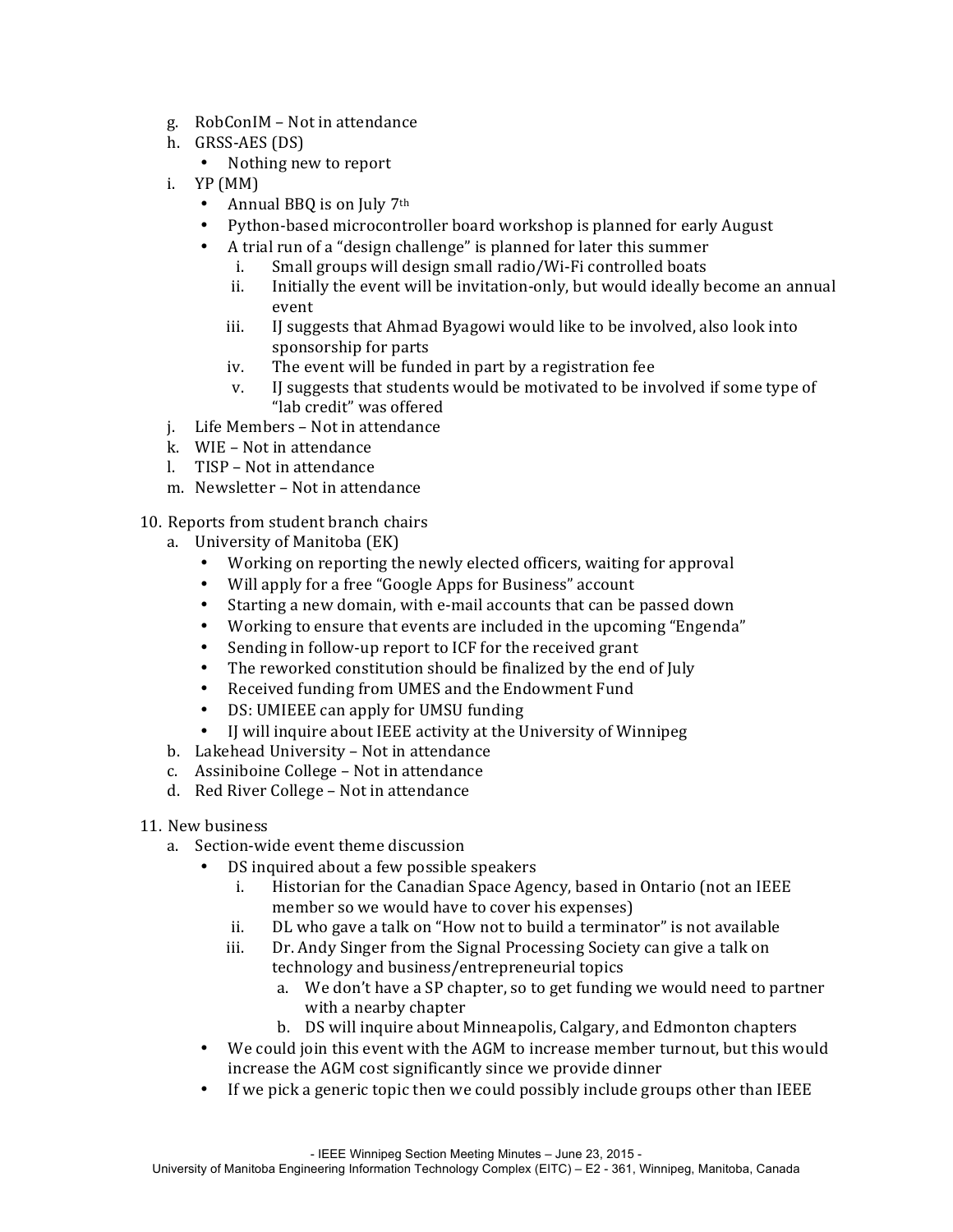- We will continue the discussion at the next meeting
- b. YP BBQ financial support
	- See attached funding request
	- Last year about 30 people attended, IEEE Winnipeg provided \$410
	- Requesting up to \$500, based on expenses
	- YP Capstone award winning group will give a short presentation
	- In recent years, new grads could attend for free and IEEE covered these expenses as a membership development cost
	- Motion: To provide YP with up to \$500 to support the annual BBQ (IJ/NB) Passed
- c. Inquiry about funding opportunities for students travelling to engineering-related events
	- ICF can support trip expenses
	- UofM Admin Travel Award
	- IJ suggests leveraging the fact that UMIEEE is an IEEE group *and* a UM student group
	- It is important to show that there is something to be learned from the trip and to ensure that students are fully committed
- d. Digikey agreed to a tour of their main facility and the trip just needs to be organized

## **ADJOURNED (NB/EK) at 18:33**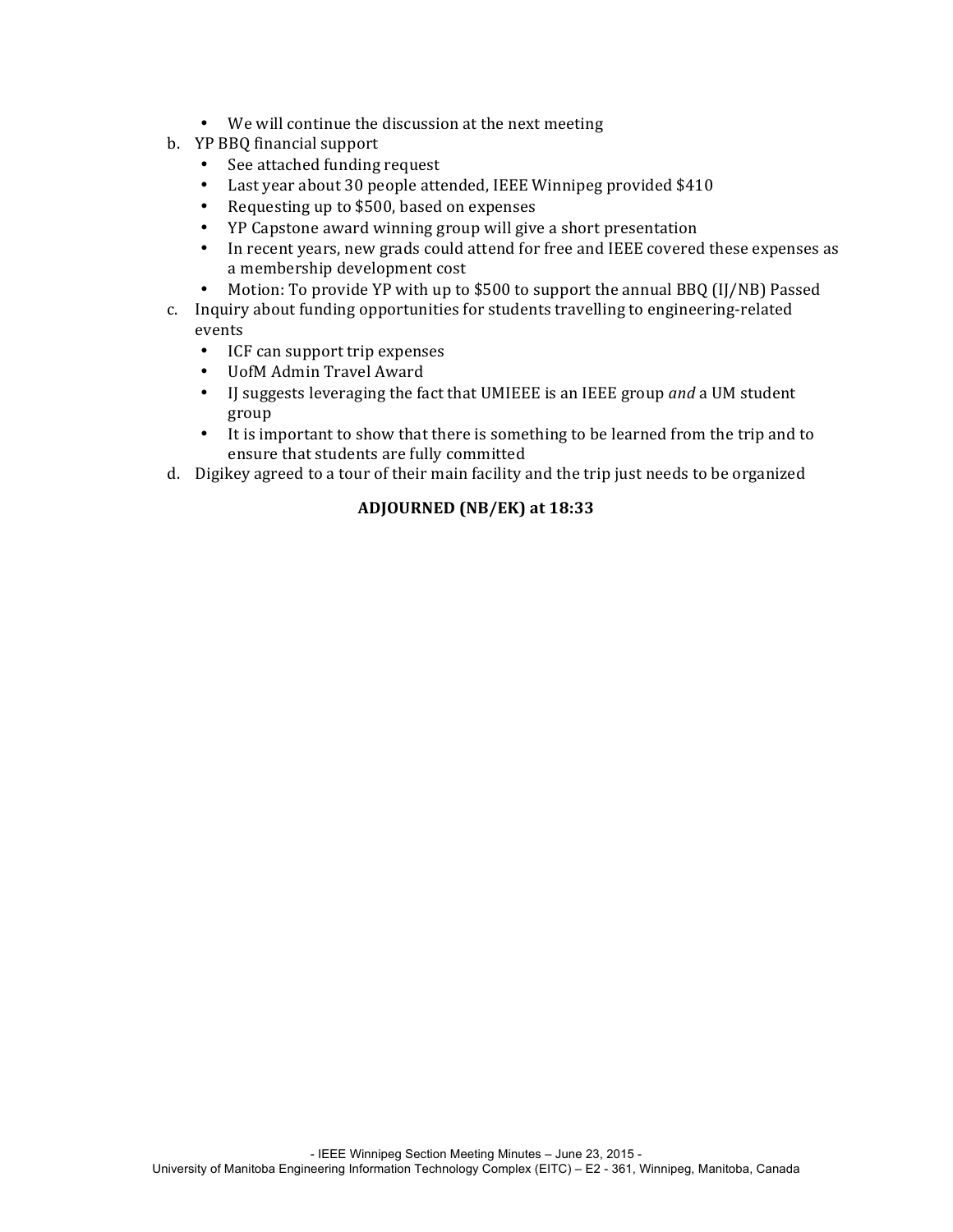$\overline{\mathcal{D}}$ 

 $\mathbf{g}$ 

|                                                                                                                        | <b>IEEE WINNIPEG SECTION</b>              |                                                             |                 |  |
|------------------------------------------------------------------------------------------------------------------------|-------------------------------------------|-------------------------------------------------------------|-----------------|--|
| si pri                                                                                                                 |                                           | <b>FUNDING APPLICATION FORM AND RESIDENCE AND RESIDENCE</b> |                 |  |
|                                                                                                                        | <b>APPLICANT INFORMATION</b>              |                                                             |                 |  |
| Name: Matthew MCQuaker                                                                                                 |                                           |                                                             |                 |  |
| Organization: IEEE YP Winnipeg                                                                                         | Phone: $(204)$                            |                                                             |                 |  |
| Email: matt @ mcquaker.ca                                                                                              | <b>EVENT INFORMATION</b>                  | 299 9380                                                    |                 |  |
| Event Name: LEEE YP Summer BBQ (2015)                                                                                  |                                           |                                                             |                 |  |
| IEEE Group: IEEE YP Winnipeg                                                                                           |                                           |                                                             |                 |  |
| Description: A casual networking event including a BBQ and presentation by the                                         |                                           |                                                             |                 |  |
| 2015 LEEE YP Capstone Award winners                                                                                    |                                           |                                                             |                 |  |
|                                                                                                                        |                                           |                                                             |                 |  |
|                                                                                                                        |                                           |                                                             |                 |  |
|                                                                                                                        |                                           |                                                             |                 |  |
| Dates/Times:<br>$July 7, 2015 6:30 - dush.$                                                                            |                                           | Location: Assiniboine Pork                                  |                 |  |
|                                                                                                                        |                                           |                                                             |                 |  |
|                                                                                                                        |                                           |                                                             |                 |  |
| # IEEE Members: ~ 20                                                                                                   |                                           | # Non Members                                               |                 |  |
| # IEEE Student Members>5                                                                                               |                                           | # Students Non Members: 0                                   |                 |  |
|                                                                                                                        | <b>IEEE RECOGNITION</b>                   |                                                             |                 |  |
| Description: affinity group event. Winnipeg section members encouraged to attend.                                      | LINK TO IEEE WINNIPEG SECTION             |                                                             |                 |  |
|                                                                                                                        |                                           |                                                             |                 |  |
|                                                                                                                        | <b>REQUEST FROM IEEE WINNIPEG SECTION</b> |                                                             |                 |  |
| Total Amount Requested: \$ up to 500                                                                                   |                                           |                                                             |                 |  |
| Description of what it will be used for: to help Cover expenses such as food, supplies, site ventel<br>and door prize. |                                           |                                                             |                 |  |
|                                                                                                                        | <b>BUDGET - INCOME</b>                    |                                                             |                 |  |
| Name                                                                                                                   | Quantity                                  | Unit Cost (\$)                                              | Total Cost (\$) |  |
| IEEE member admission                                                                                                  | 25                                        | 5                                                           | 125             |  |
| hon member admission                                                                                                   | 5                                         | 10                                                          | 50              |  |
|                                                                                                                        |                                           |                                                             |                 |  |
| <b>TOTAL:</b>                                                                                                          |                                           |                                                             | 175             |  |
|                                                                                                                        | <b>BUDGET - EXPENSES</b>                  |                                                             |                 |  |
| Name                                                                                                                   | Quantity                                  | Unit Cost (\$)                                              | Total Cost (\$) |  |
| food, drink, supplies                                                                                                  | 30 <sub>o</sub>                           | 12                                                          | 360             |  |
|                                                                                                                        | $\mathbf{I}$                              | 50                                                          | 50              |  |
| site rental<br>door prize                                                                                              | $\mathbf{I}$                              | LOD                                                         | 100             |  |
|                                                                                                                        |                                           | TOTAL:                                                      | 510             |  |